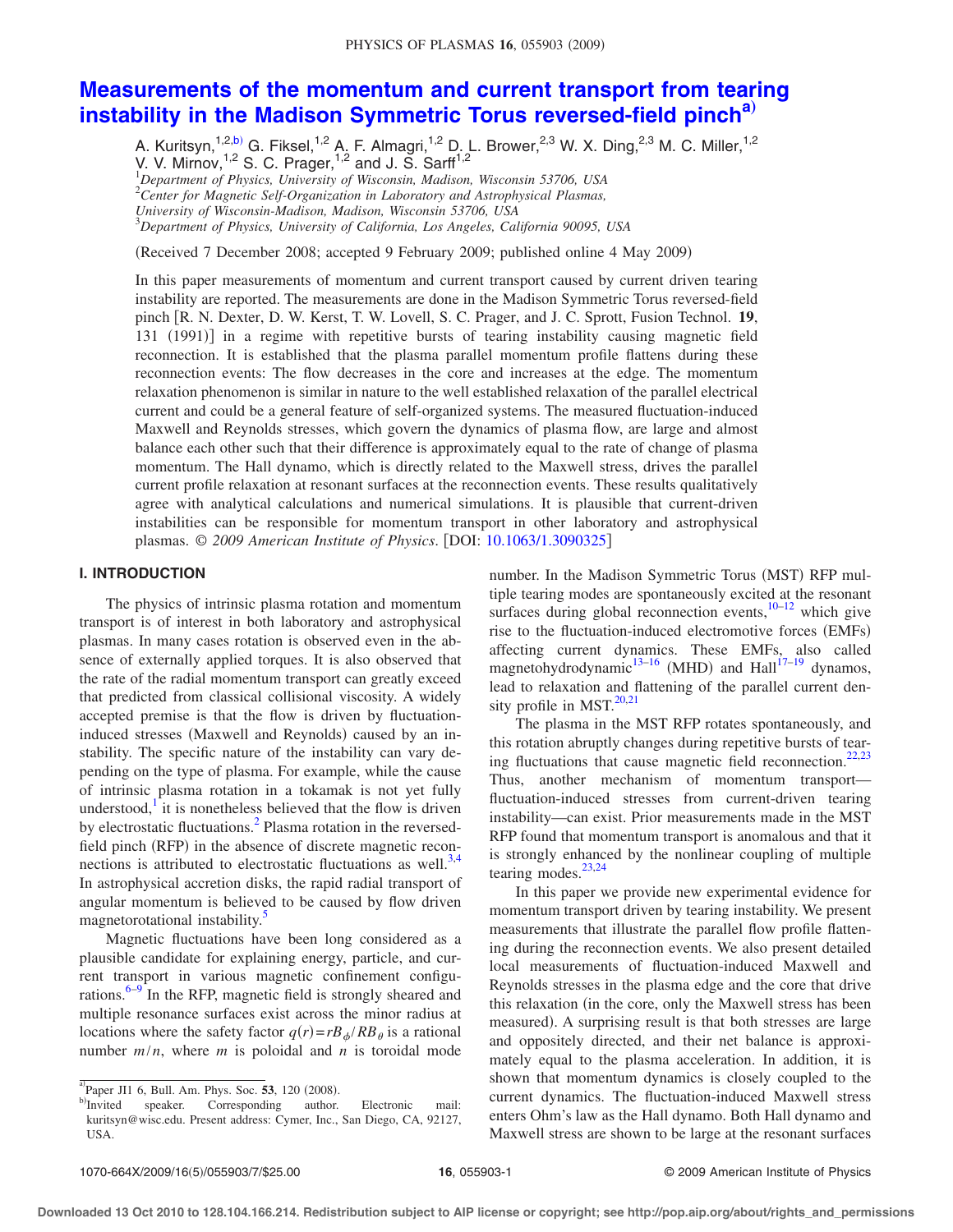during reconnection events and are responsible for driving electric current and plasma flow, respectively. We also provide additional evidence that the multiple global reconnections are imperative for momentum transport. The previous experiments demonstrated that momentum transport is small during reconnection events in the nonreversed RFP plasma with only the core modes being resonant.<sup>23</sup> Here, we have shown that momentum transport also remains small for the case of reversed plasma, where both core and edge modes are resonant, but only the core resonant modes are large, while the edge modes are small.

The article is organized as follows. In Sec. II a short summary of two-fluid relaxation theory is presented. In Sec. III MST experimental setup and measurement techniques are described. Section IV reports measurements of the fluctuation-induced Hall dynamo. In Sec. V measurements of the momentum transport and fluctuation-induced forces are presented. Section VI contains discussion and Sec. VII provides conclusions.

## **II. PLASMA RELAXATION IN RFP**

#### **A. Current profile relaxation**

Current profile flattening is one of the key predictions of Taylor's relaxation theory—under an assumption of global helicity conservation the plasma state with the minimum energy has a uniform  $j_{\parallel}/B$  profile, where *B* is the magnetic field and  $j_{\parallel}$  is the current density component parallel to the magnetic field.<sup>25</sup> Likewise, three-dimensional resistive MHD simulations show that when the magnetic fluctuations are larger, the current profile is flatter, $\frac{13}{3}$  a trend consistent with Taylor's conjecture. The experimentally measured dynamics of the current profile evolution in MST agrees with this prediction—the current profile flattens at the reconnection event. $20,21$  $20,21$ 

The driving forces for these phenomena have been associated with the fluctuation-induced intrinsic EMF or dynamo. The generation and sustaining of the mean field-aligned electric current is present in many laboratory and astrophysics plasmas. In particular, it is known that in the RFP the simple Ohm's law is not satisfied  $(E \neq \eta j)$  in the discharges with large magnetic fluctuations and that some noninductive current drive mechanism must exist[.15,](#page-6-18)[26](#page-6-19) It is especially evident in the vicinity of the RFP reversal surface, where the magnetic field and the plasma current become almost entirely poloidal while the externally applied inductive electric field has only the toroidal component. Moreover, the electric field and field-aligned current are antiparallel in the plasma edge during global reconnection events.

In the framework of the two-fluid MHD, the current dynamics are governed by the generalized Ohm's law that can be written in the form $2^{\circ}$ 

<span id="page-1-0"></span>
$$
\mathbf{E} + \mathbf{v} \times \mathbf{B} = \eta \mathbf{j} + \frac{\mathbf{j} \times \mathbf{B}}{ne} - \frac{\nabla P_e}{ne} - \frac{m_e}{e} \frac{d\mathbf{v_e}}{dt}.
$$
 (1)

Here, **E** is the electric field, **B** is the magnetic field, **j** is the total current density,  $P_e$  is the electron pressure, **v** is the ion fluid velocity,  $v_e$  is the electron fluid velocity,  $n$  is the plasma density,  $\eta$  is the plasma resistivity,  $m_e$  is the electron mass, and *e* is the electron charge. The last three terms on the right hand side  $(RHS)$  of Eq.  $(1)$  $(1)$  $(1)$ , the Hall term, gradient of the electron pressure, and electron inertia represent the two-fluid effects beyond the standard MHD description. It has been recently theoretically demonstrated that two-fluid physics play an important role during magnetic reconnection process $^{28,29}$  $^{28,29}$  $^{28,29}$  $^{28,29}$  and the Hall effect has been experimentally observed in the magnetospheric<sup>30</sup> and laboratory<sup>31</sup> current sheets.

After representing each of the quantities in Eq.  $(1)$  $(1)$  $(1)$  as a sum of its mean value and a nonaxisymmetric fluctuating component (denoted by the tilde), averaging over a magnetic flux-surface (denoted by  $\langle \ldots \rangle$ ), and taking the component parallel to the equilibrium magnetic field, the parallel meanfield Ohm's can be written  $\text{as}^{\frac{14}{3}}$ 

<span id="page-1-1"></span>
$$
\eta j_{\parallel} = E_{\parallel} + \langle \widetilde{\mathbf{v}} \times \widetilde{\mathbf{B}} \rangle_{\parallel} - \frac{1}{ne} \langle \widetilde{\mathbf{j}} \times \widetilde{\mathbf{B}} \rangle_{\parallel},\tag{2}
$$

where  $j_{\parallel} = \langle j_{\parallel} \rangle$  is the mean current density and  $E_{\parallel} = \langle E_{\parallel} \rangle$  is the mean parallel electric field. The second term on the RHS is the fluctuation-induced MHD dynamo and the third term is the Hall dynamo. Here, the electron inertia term has been neglected because it is small, and the parallel pressure gradient term has vanished upon the flux-surface averaging.

The MHD dynamo was measured in Refs. [15,](#page-6-18) [16,](#page-6-10) and [32](#page-6-26) and was found to be significant in the core as well as at the periphery of the plasma. However, it was shown in Ref. [16](#page-6-10) to be small in the vicinity of the reversal surface, suggesting that other effects, in particular, the fluctuation-induced Hall dynamo, may be important. Indeed, later experimental measurements of the Hall dynamo in the core of the RFP plasma by laser Faraday rotation diagnostic found that it is significant at the  $q=1/6$  resonant surface.<sup>18,[19](#page-6-6)</sup> In this paper, we show the Hall dynamo to be large at the edge, near the reversal surface, during reconnection.

#### **B. Two-fluid relaxation**

Single-fluid Taylor relaxation theory has been generalized for the two-fluid (ion and electron) case. $33,34$  $33,34$  The twofluid relaxation theory assumes that electron and ion helicities are conserved separately. It predicts that the minimum energy (fully relaxed) state corresponds to the field-aligned electrical current and plasma momentum (normalized to the mean magnetic field) that are constant across the plasma radius,

$$
j_{\parallel}/B = \lambda_1,\tag{3}
$$

<span id="page-1-3"></span><span id="page-1-2"></span>and

$$
nV_{\parallel}/B = \lambda_2. \tag{4}
$$

Equation  $(3)$  $(3)$  $(3)$  represents the relaxation of the parallel current profile first described by Taylor $^{25}$  and has been reviewed above. Similarly, Eq.  $(4)$  $(4)$  $(4)$  describes the relaxation of the parallel plasma momentum profile.

The parallel momentum balance equation can be represented in a fashion similar to the parallel Ohm's law  $[Eq.$  $(2)$  $(2)$  $(2)$ ],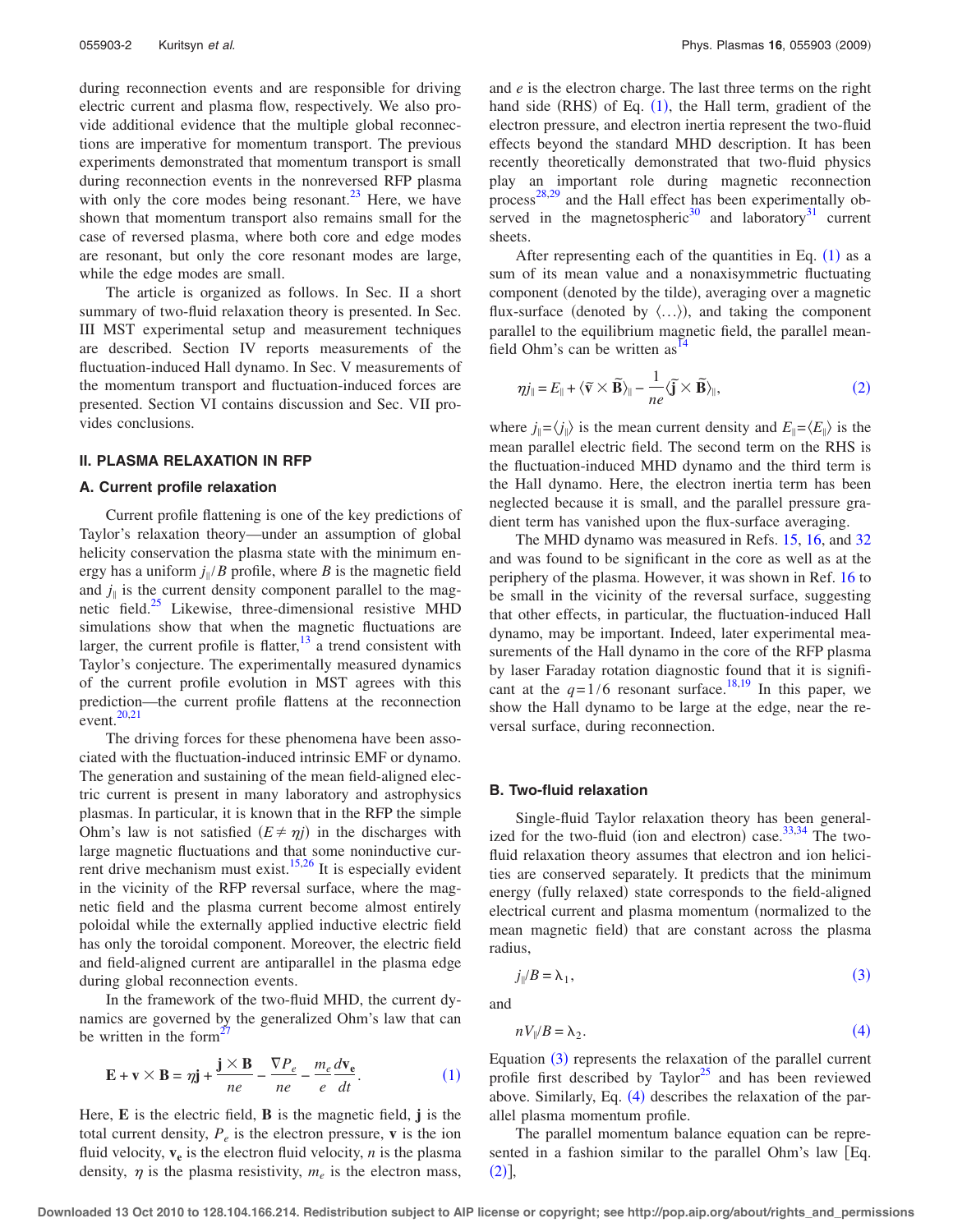<span id="page-2-0"></span>
$$
\rho \frac{\partial V_{\parallel}}{\partial t} = \langle \tilde{\mathbf{j}} \times \tilde{\mathbf{B}} \rangle_{\parallel} - \rho \langle \tilde{\mathbf{V}} \cdot \nabla \tilde{\mathbf{V}} \rangle_{\parallel}.
$$
 (5)

Here, the term on the left hand side is the ion inertia  $(V_{\parallel})$  $=\langle V_{\parallel} \rangle$  is the mean parallel velocity,  $\rho = \langle \rho \rangle$  is the mass density). The terms on the RHS are the fluctuation-induced Maxwell and Reynolds stresses, respectively. The pinch term  $\langle \tilde{\rho} \tilde{V}_r \rangle \partial V_{\parallel} / \partial r$  and terms associated with pressure, viscosity, etc., are estimated to be small and have been omitted.

It is of importance that the Maxwell stress also contributes to the dynamics of the plasma parallel electric current by entering the mean-field parallel Ohm's law as the Hall dynamo term  $\langle \tilde{\mathbf{j}} \times \tilde{\mathbf{B}} \rangle_{\parallel}/(ne)$ . This suggests that the dynamics of the parallel electric current and the parallel plasma flow are closely coupled. Analytical calculations and MHD numerical simulations indeed predict relaxation of the parallel momentum profile from current driven reconnection similar to relaxation of electrical current. $35$  This work presents first experimental measurements of this phenomenon.

## **III. MST REVERSED-FIELD PINCH AND DIAGNOSTICS**

The RFP is a toroidal plasma confinement configuration similar to a tokamak, but with a relatively weak toroidal magnetic field, which reverses its sign near the plasma edge. The MST RFP has a major plasma radius *R*= 1.5 m, and a minor radius  $a = 0.5$  m.<sup>[36](#page-6-31)</sup> The experiments described in this article have been conducted in the regime of relatively low plasma current  $I_p = 200 - 250$  kA (maximum value achieved in MST is  $\sim$  600 kA), which allowed routine operation of insertable probes at the plasma edge. The other plasma parameters are as follows: the line-averaged plasma density *n*  $\approx$  1 × 10<sup>13</sup> cm<sup>-3</sup>, the reversal parameter, defined as the ratio of the edge to volume-averaged toroidal magnetic field, *F*  $\equiv B_{\phi}(a)/\langle B_{\phi}\rangle$ <sub>V</sub>=−0.2, and the pinch parameter, defined as the ratio of the edge poloidal field to the volume averaged toroidal field,  $\Theta = B_{\theta}(a)/\langle B_{\phi} \rangle_{V} = 1.7$ .

MST plasmas exhibit quasiperiodic relaxation oscilla-tions (sawteeth), illustrated in Fig. [1,](#page-2-1) with a period of several milliseconds. Sudden bursts of global resistive tearing modes resonant inside the plasma occur at global reconnection events. The bursts are accompanied by the increase in the toroidal magnetic flux  $[Fig. 1(a)]$  $[Fig. 1(a)]$  $[Fig. 1(a)]$  and rapid change in the core plasma rotation [Fig.  $1(b)$  $1(b)$ ]. Modes resonant at the reversal surface (with poloidal number  $m = 0$ ) are especially prominent [see Fig.  $1(d)$  $1(d)$ ] and they form a distinct reconnection layer as was established in Ref. [37.](#page-6-32) This observation has lead to the suggestion that fluctuation-induced forces play important role in the current dynamics.

To measure the quantities in Eq.  $(4)$  $(4)$  $(4)$  we employ several diagnostics with improved spatial and temporal resolutions. The plasma density profile is measured with a multichord laser interferometer. $38$  The plasma bulk ion velocity in the core is measured with a Rutherford scattering diagnostic.<sup>39</sup> To construct the parallel flow velocity both poloidal and toroidal velocities are needed. Currently, only poloidal measurements are available with the existing Rutherford scatter-ing setup. However, past measurements<sup>22[,24](#page-6-16)</sup> indicate that the toroidal plasma velocity is very close to the toroidal phase

<span id="page-2-1"></span>

FIG. 1. (Color online) Time traces of the (a) toroidal flux, (b) toroidal velocity of the  $m=1$ ,  $n=6$  core resonant mode, (c) voltage across the toroidal gap in the shell, (d) edge  $m=0$  (toroidal modes  $1 \le n \le 4$ ) tearing mode amplitude, (e) core  $m=1$  (toroidal modes  $5 \le n \le 15$ ) tearing mode amplitude measured by the 64-coil edge toroidal array during flat top of the plasma current in the standard MST discharge  $(I_p=200 \text{ kA}, F=-0.2, \text{ and}$  $\Theta = 1.7$ .

velocity of the locally resonant tearing mode. Therefore, the mode rotation velocity, measured with a 64-coil edge toroidal array, is used as a proxy for the toroidal plasma flow in the core.

In addition, we employ several other diagnostics for edge plasma measurements. The poloidal and toroidal components of the bulk plasma flow at the edge are measured by a Mach probe, which consists of four current collectors bi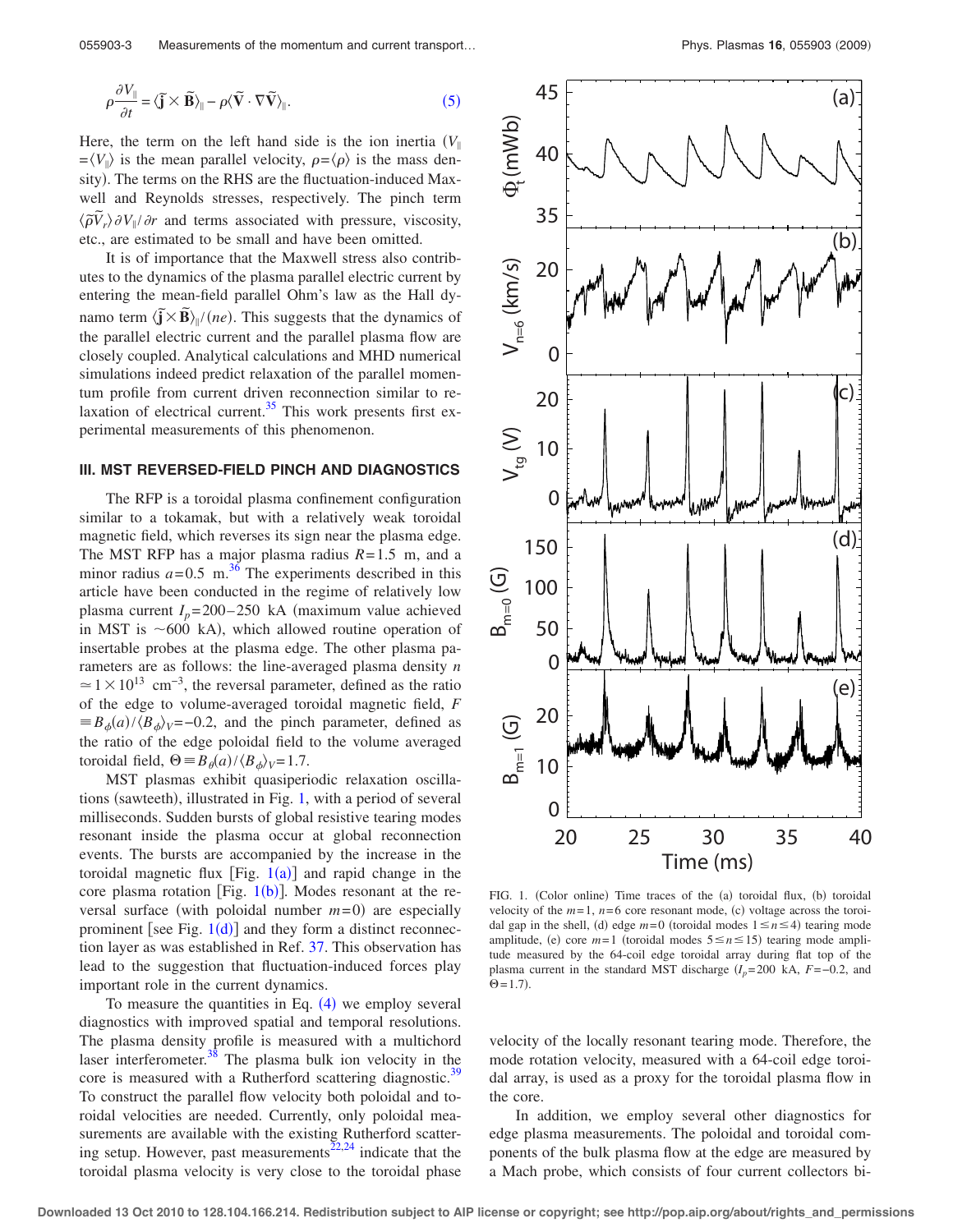ased negatively with respect to a reference tip.<sup>40</sup> The local radial plasma velocity is measured with an insertable optical (Doppler spectroscopy) probe.<sup>41</sup>

The magnetic field is measured with a magnetic probe composed of six magnetic coil triplets separated spatially by  $1.65$  cm. $40$  The magnetic coils are made from miniature  $(\sim 5 \times 3 \times 3$  mm<sup>3</sup>) chip inductors and have an effective coil area of  $9.15 \text{ cm}^2$ . The coils are protected from harsh plasma environment by the boron nitride enclosure. The signals measured by the coils are amplified and integrated to obtain the magnetic field. The overall frequency response of the circuit is  $\sim$ 250 kHz, which is sufficient for the accurate measurements of the tearing modes, which frequencies are typically below 50 kHz.

The induced electric field in the edge has been obtained from the poloidal surface loop voltage (toroidal gap voltage)  $V_{te}$  corrected for the flux change inside the torus but outside the radius of the electric field measurement,

<span id="page-3-0"></span>
$$
E_{\parallel}(r) = \frac{V_{tg}}{2\pi r} - \frac{1}{r} \frac{\partial}{\partial t} \int_{r}^{a} B_t(r')r' dr'.
$$
 (6)

The contribution of the first term on the RHS is dominant. The equilibrium current density has been determined from Ampere's law by measuring the gradients of the magnetic field,

<span id="page-3-1"></span>
$$
j_{\parallel} = \frac{1}{\mu_0} \left( \frac{1}{R} \frac{\partial B_r}{\partial \phi} - \frac{\partial B_t}{\partial r} \right). \tag{7}
$$

#### **IV. OHM'S LAW AND HALL DYNAMO AT THE EDGE**

The expression for the Hall dynamo in Eq.  $(2)$  $(2)$  $(2)$  can be further simplified by (a) expressing the current density fluctuations using Ampere's law  $\mu_0 \tilde{j} = \nabla \times \tilde{B}$  and magnetic flux conservation  $\nabla \cdot \vec{B} = 0$ , (b) performing the flux-surface averaging and taking into account that  $\partial(\cdot\cdot\cdot)/\partial\theta$  and  $\partial(\cdot\cdot\cdot)/\partial\phi$ components of the Maxwell stress ( $\theta$ -poloidal,  $\phi$ -toroidal directions) vanish after the flux-surface average, and (c) utilizing the fact that the mean magnetic field is primarily in the poloidal direction near the toroidal magnetic field reversal surface. As a result, the parallel component of the Hall dynamo term in the cylindrical coordinates can be expressed as

<span id="page-3-2"></span>
$$
-\frac{1}{ne}\langle \tilde{\mathbf{j}}\times\tilde{\mathbf{B}}\rangle_{\parallel} = -\frac{1}{\mu_0 ne}\left(\frac{\partial}{\partial r} + \frac{2}{r}\right)\langle \tilde{B}_r\tilde{B}_{\theta}\rangle.
$$
 (8)

As can be seen from Eq.  $(8)$  $(8)$  $(8)$ , evaluation of the Hall dynamo at the edge requires measurements of the correlation product of two fluctuating quantities at two radially separated locations. In the MST edge, this has been accomplished with a magnetic probe as described above.

The temporal variation of the  $V_{tg}$  voltage spike across the toroidal gap in the vacuum vessel (one-turn poloidal voltage) during the reconnection events  $(Fig. 1)$  $(Fig. 1)$  $(Fig. 1)$  provides reference points in time at which the signal reaches its maximum. Correlation analysis has been done relative to these time points and flux-surface averaging has been performed over several hundred reconnection events. Since plasma is rotat-

<span id="page-3-3"></span>

FIG. 2. Ohm's law during a dynamo event cycle near the reversal surface  $(r/a = 0.83)$ . The fluctuation-induced Hall dynamo balances the electric field, while change in the  $\eta j_{\parallel}$  term is small. Rapid oscillations on the time waveforms indicate the uncertainty of the measurements.

ing in the laboratory frame and the reconnection events occur randomly in time, the flux-surface averaging implied in Eq.  $(2)$  $(2)$  $(2)$  is equivalent to the conditional averaging over an ensemble of reconnection events, because measurements performed at a single spatial location are randomly distributed over the flux surface.

The time waveforms of the three terms in Ohm's law measured at a radial location  $r/a = 0.83$  near the toroidal field reversal surface are illustrated in Fig. [2.](#page-3-3) The *t*= 0 moment corresponds to the maximum of the voltage spike at the toroidal gap. The large change in the inductive electric field  $E_{\parallel}$ at the reconnection event is balanced by the fluctuationinduced Hall dynamo  $[Eq. (8)]$  $[Eq. (8)]$  $[Eq. (8)]$ . The parallel (poloidal) current is generated at the edge during reconnection events, but the change in the resistive term is much smaller than in either the electric field or the Hall dynamo terms. The resistivity is taken to be the classical parallel Spitzer resistivity and is calculated using typical edge plasma parameters: the electron temperature  $T_e$ =30 eV and the effective charge  $Z_{\text{eff}}$ =2. During reconnection, the edge current is flowing in the direction opposite to the electric field and is driven by the Hall dynamo. Before the reconnection event, the phase between the radial and poloidal fluctuation components of the magnetic field is close to  $\pi/2$  so that the Hall dynamo term is small after flux-surface averaging. At the reconnection event the phase between the radial and poloidal magnetic field components deviates from  $\pi/2$  (and the amplitudes of the magnetic fluctuations also increase) which gives rise to the Hall dynamo term.

Figure [3](#page-4-0) illustrates the radial profiles of the resistive term  $\eta j_{\parallel}$ − $E_{\parallel}$  and the Hall dynamo averaged over 0.15 ms at the peak of the reconnection event. These two terms balance each other near the toroidal magnetic field reversal surface, which is located at  $r/a = 0.83$ , but the balance is violated away from the reversal surface. This result is consistent with previous measurements, suggesting that MHD dynamo is also operating in the plasma edge.<sup>16</sup> The Hall dynamo spatial behavior is opposite to that of the MHD dynamo: It is small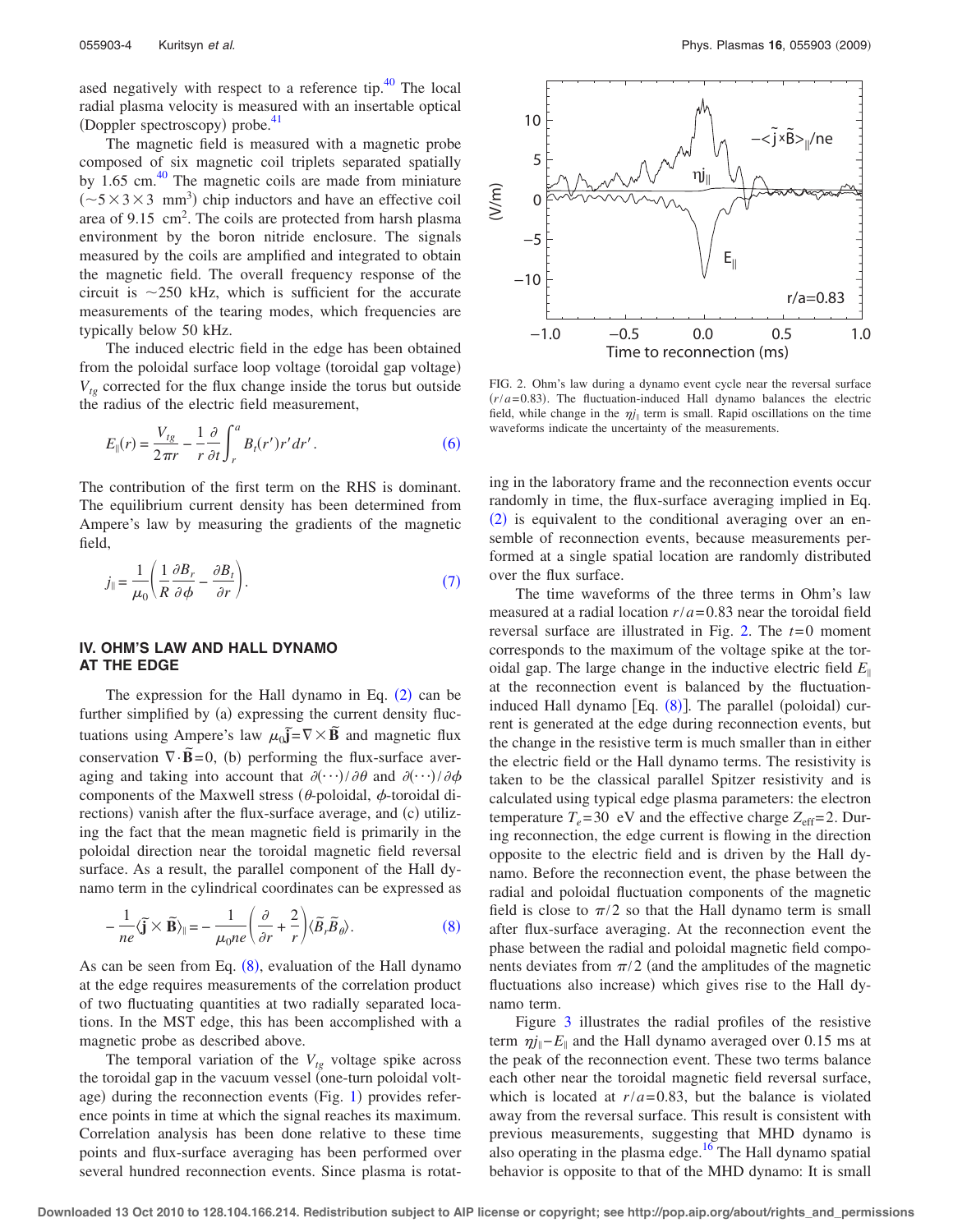<span id="page-4-0"></span>

FIG. 3. Edge radial profiles of the resistive term (diamonds) and the Hall dynamo (triangles) averaged over 0.15 ms at the peak of the reconnection event. The dashed line shows the location of the reversal surface.

at the plasma edge and reaches its maximum in the vicinity of the reversal surface where the MHD dynamo vanishes. The spatial extent of the Hall dynamo is of the order of few centimeters, which is consistent with earlier measurements of the Hall dynamo obtained in the core of the MST RFP, near the  $q=1/6$  resonant surface.<sup>18</sup>

The importance of the two-fluid effects has been also emphasized in a quasilinear calculation of the Hall dynamo, driven by the two-fluid tearing instability, performed in Ref. [17.](#page-6-11) There, the Hall dynamo term is shown to appear due to zero phase shift between  $B_r$  and  $B_\theta$  in contrast to  $\pi/2$  phase in the single-fluid MHD. The Hall dynamo dominates the contribution from the MHD dynamo near the resonant surface in agreement with the experiment. However, the experimental results show a much broader spatial scale for the Hall dynamo than what the quasilinear theory predicts which is likely to indicate the significance of nonlinear dynamics.

## **V. PARALLEL MOMENTUM TRANSPORT**

The time evolution of the parallel plasma velocity at three radial locations through a reconnection event is presented in Fig.  $4(a)$  $4(a)$ . The initially different parallel flow velocities become nearly equal at the peak of reconnection, which indicates relaxation of the flow profile. The measurements were conditionally averaged over hundreds of reconnection events. The time scale of the relaxation is of the order of 0.1 ms, which is much faster than calculated from collisional viscosity (0.1 s). Similar conclusions were made in earlier experiments $^{23,24}$  $^{23,24}$  $^{23,24}$  investigating momentum transport from externally applied torque.

The parallel momentum  $nV_{\parallel}$  exhibits a similar behavior. Figure  $4(b)$  $4(b)$  presents the evolution of the radial profile of the parallel momentum normalized by the magnetic field amplitude—Eq.  $(4)$  $(4)$  $(4)$ . The momentum profile flattening is the most pronounced in the plasma core, while the changes at the edge are small. This is similar to the incomplete relaxation of the parallel current profile observed in these reconnection events.<sup>20</sup> Presumably, the strong effect of the boundary con-

<span id="page-4-1"></span>

FIG. 4. (a) Parallel velocity at three radial locations. (b) Radial profile of the parallel momentum evolution normalized by the magnetic field before (squares) and during (circles) the reconnection event in MST.

ditions  $j_{\parallel}(a) = 0$  and  $n(a) = 0$  that exist in experiment and that are not accounted for by simple relaxation theory plays a role here.

The strong momentum transport observed at the reconnection depends on whether or not nonlinear coupling between the core resonant  $m=1$  and edge-resonant  $m=0$  tearing modes occurs. This is illustrated in Fig. [5,](#page-4-2) which shows the change in the core rotation depending on the appearance of a large  $m=0$  edge mode. Occasionally, there are events in

<span id="page-4-2"></span>

FIG. 5. Amplitudes of (a) edge  $m=0$ ,  $n=1$  mode, (b) core  $m=1$ ,  $n=6$  mode, and  $(c)$  core plasma rotation. When  $m=0$  mode is not excited (dashed curves) there is no change in the core plasma rotation.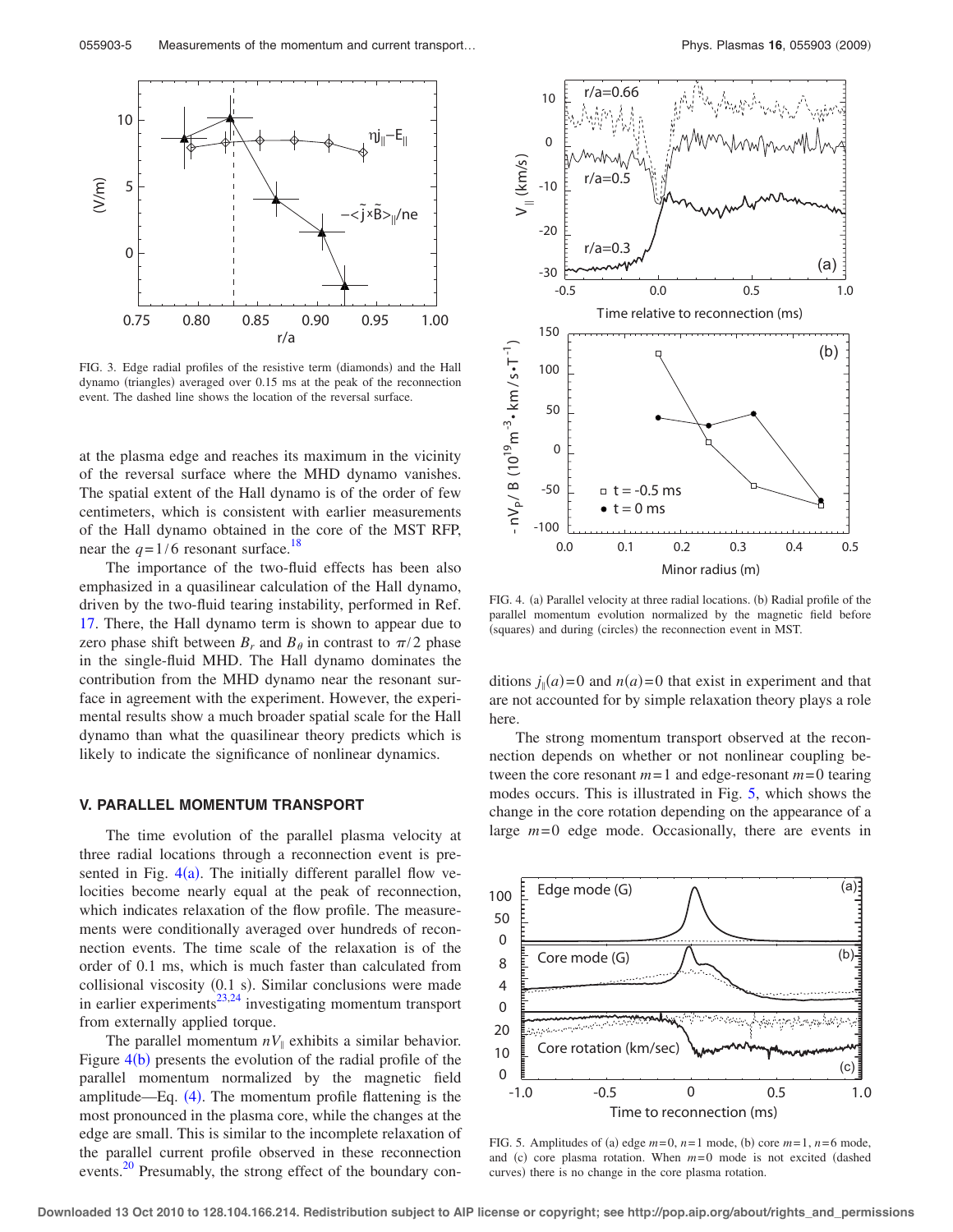<span id="page-5-0"></span>

FIG. 6. Parallel momentum balance near the reversal surface  $(r/a = 0.83)$ through the reconnection event. Rapid oscillations on the data curves indicate experimental uncertainty.

which only the  $m=1$  mode grows, but the  $m=0$  mode amplitude remains small (dashed curves). The momentum transport is observed to be large only when both the *m*= 1 and  $m=0$  modes grow to large amplitudes (solid curves). These results further extend an earlier observation that momentum transport is small in the nonreversed plasma discharges without the edge-resonant  $m=0$  mode.<sup>23</sup>

The expressions for the fluctuation-induced stresses can be simplified to be made more suitable for measurements. Using the procedure described in the Sec. IV  $[Eq. (8)]$  $[Eq. (8)]$  $[Eq. (8)]$ , the parallel (poloidal at the RFP edge) component of the Maxwell stress in the cylindrical approximation can be represented as  $\langle \tilde{\mathbf{j}} \times \tilde{\mathbf{B}} \rangle_{\parallel} = 1/\mu_0 (\partial/\partial r + 2/r) \langle \tilde{B}_r \tilde{B}_\theta \rangle$ , and the Reynolds stress as  $\langle \tilde{\bf{V}} \cdot \nabla \tilde{\bf{V}} \rangle_{\parallel} = (\partial/\partial r + 2/r) \langle \tilde{V}_r \tilde{V}_\theta \rangle$ . The expression for the Reynolds stress is derived under an assumption of flow incompressibility  $\nabla \cdot \mathbf{V} = 0$ . This assumption is widely used for tearing modes and is confirmed through numerical simulations. The radial derivative in the Maxwell stress was calculated in a single shot utilizing the radially separated magnetic triplets. For the Reynolds stress, the optical and the Mach probes were moved radially between shots.

The time evolution of all three terms in Eq.  $(5)$  $(5)$  $(5)$  measured at the toroidal field reversal surface  $(r/a=0.83)$  is shown in Fig. [6.](#page-5-0) The Maxwell and Reynolds stresses are individually large and approximately balance each other with a difference in the order of the ion inertia term. The same behavior is observed at all radii across the plasma edge region—Fig. [7.](#page-5-1)

#### **VI. DISCUSSION**

The experimental observations exhibit many similarities with analytical findings and numerical simulations.<sup>35</sup> In particular, it is observed in numerical simulations that momentum transport is greatly enhanced in the presence of multiple tearing modes. It has been also observed that the effect of multiple, nonlinearly coupled tearing modes is not merely the superposition of independent, radially separated resonant modes. The nonlinear mode coupling leads to the change in the phase between the fluctuation quantities in the Maxwell

<span id="page-5-1"></span>

FIG. 7. Radial profiles of the Maxwell (triangles) and Reynolds (squares) stresses averaged over 0.15 ms at the peak of the reconnection event. The dashed line marks the toroidal magnetic field reversal surface.

and Reynolds stresses, therefore strengthening the turbulent stresses. Artificial suppression of the  $m=0$  mode in computations leads to the suppression of the nonlinear coupling. In this case the plasma evolves to a quasi-steady-state without sawtooth oscillations and momentum transport is greatly reduced, much like in the experiment.

The measurements performed at the MST edge are consistent with the measurements in the core. The Maxwell stress is measured by laser Faraday rotation, $42$  which is capable of measuring magnetic fluctuations. It is observed that the Maxwell stress in the core is much larger than the inertial term (Fig. [8](#page-5-2)). The Reynolds stress has not yet been measured in the core. It has also been shown that the Hall dynamo, which is directly related to the Maxwell stress, balances the parallel electric field during reconnection in the core. The reason for the strong increase of the Hall dynamo at the reconnection event has been attributed to the change of the phase between the current density and magnetic field fluc-tuations due to nonlinear mode coupling.<sup>18,[19](#page-6-6)</sup>

The observation that the individual fluctuation-induced Maxwell and Reynolds stresses are much larger than the ion inertia is somewhat surprising. The reason might be related to the above mentioned coupling of the momentum transport to the current density transport. This coupling stems from the common fluctuation-induced Lorentz force entering both the

<span id="page-5-2"></span>

FIG. 8. Time evolution of the Maxwell stress (solid line) and ion inertia (dashed line) in the plasma core.